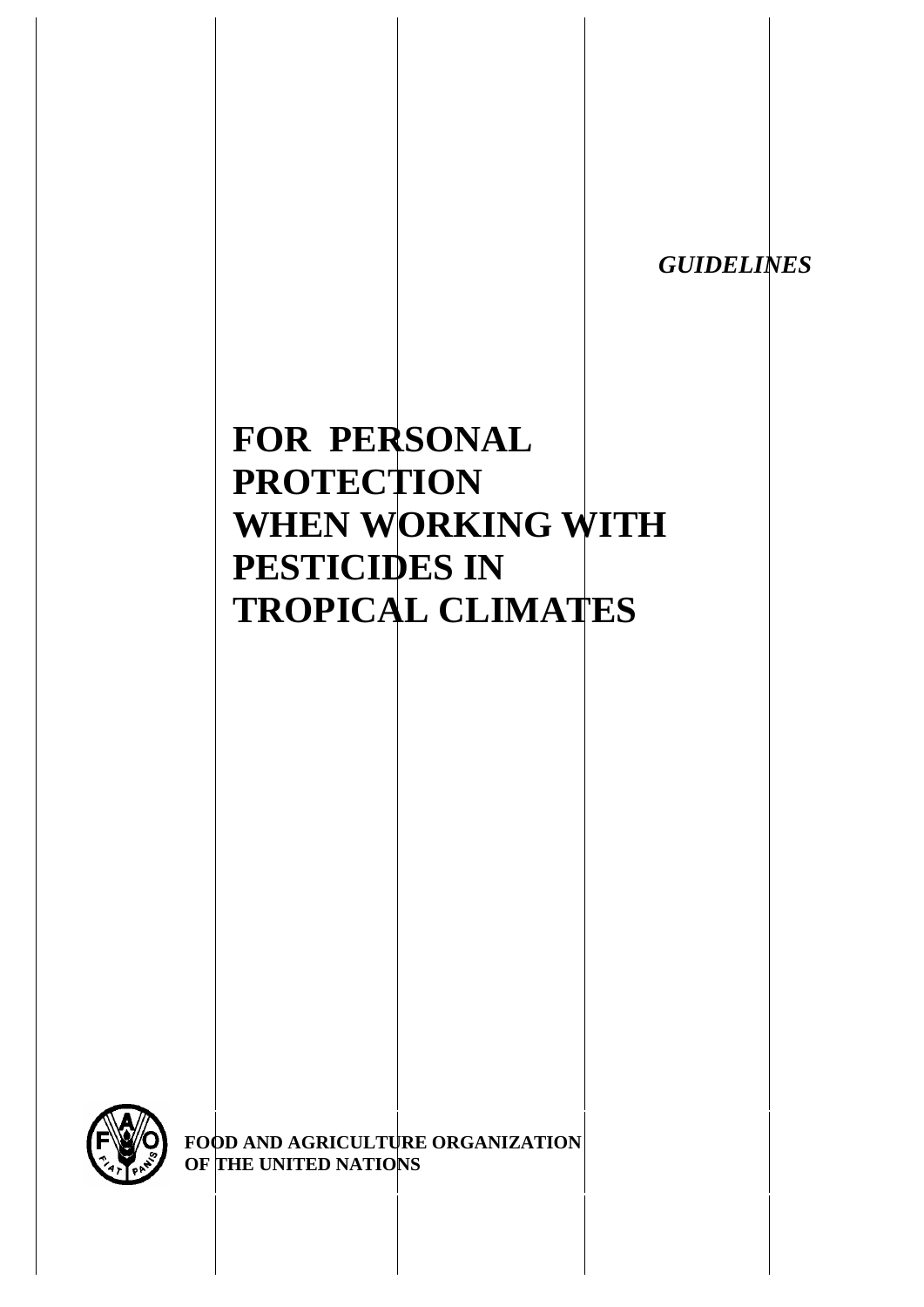# **GUIDELINES FOR PERSONAL PROTECTION WHEN WORKING WITH PESTICIDES IN TROPICAL CLIMATES**

FOOD AND AGRICULTURE ORGANIZATION OF THE UNITED NATIONS

Rome, March 1990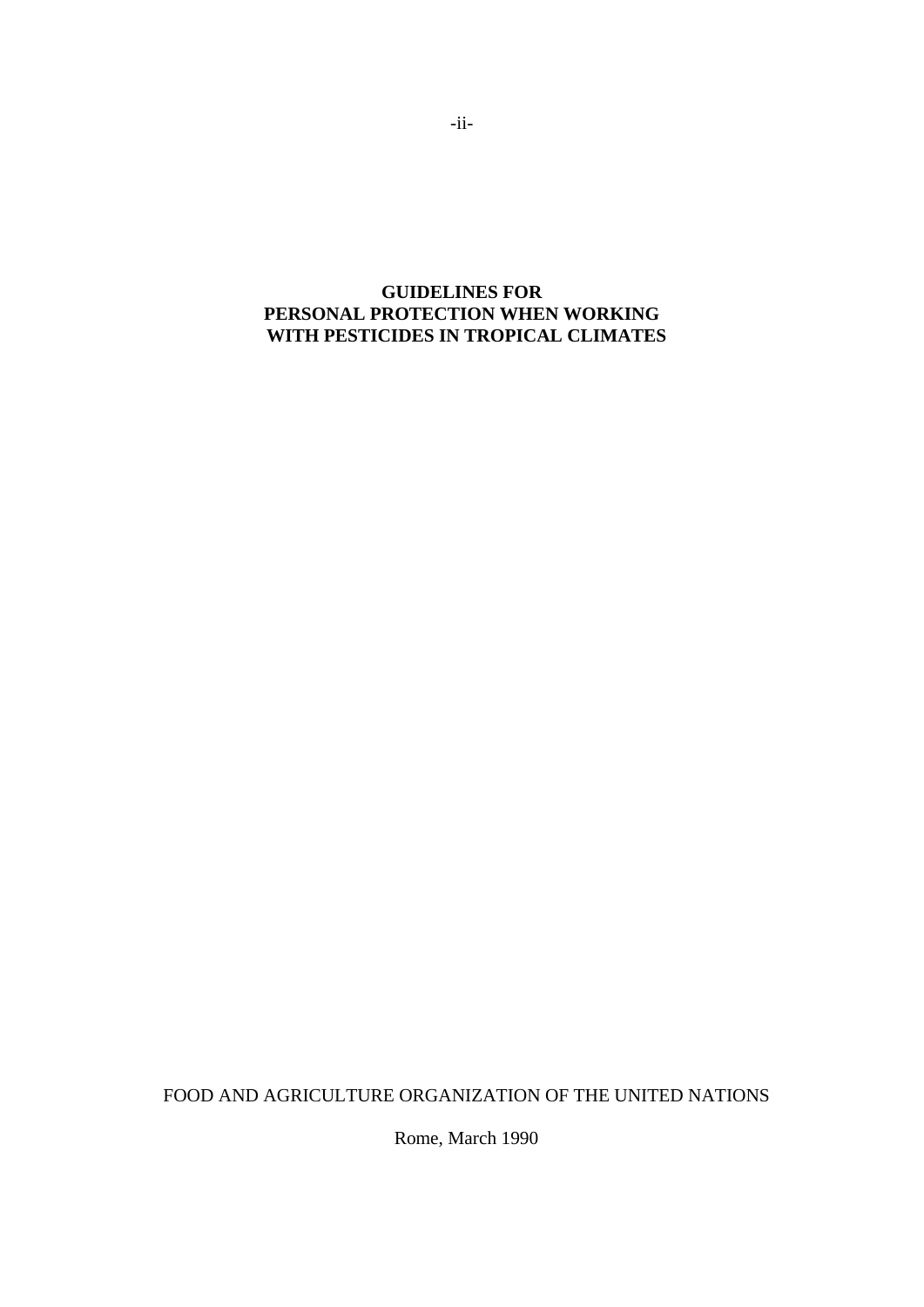These guidelines are based on a comprehensive survey, including field and laboratory studies, undertaken by the international agrochemical industry association, GIFAP, in cooperation with FAO. The guidelines were subsequently reviewed and agreed by the FAO Group of Experts on Pesticide Registration Requirements in December 1989.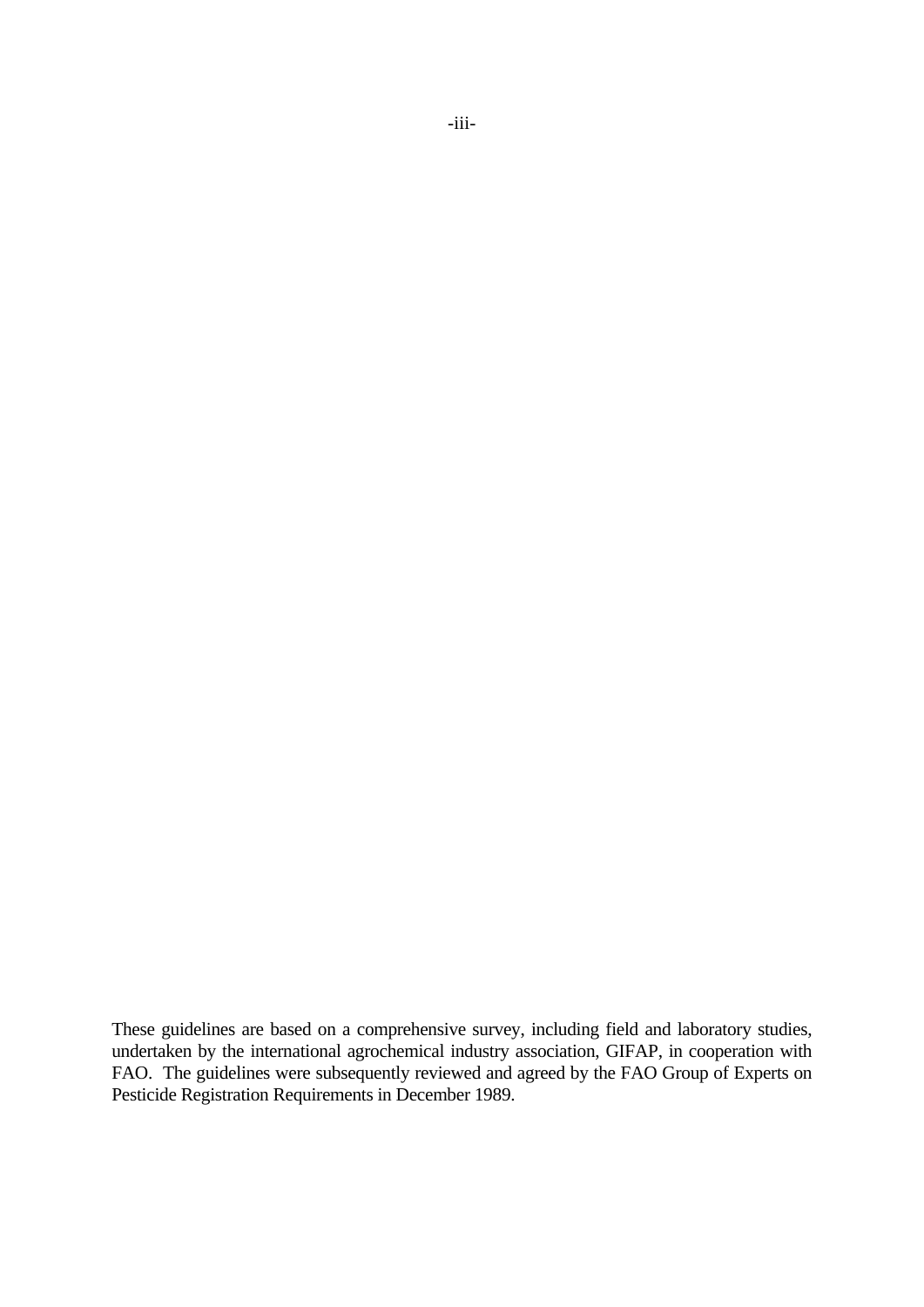# **CONTENTS**

|                  | <b>PAGE</b>            |  |
|------------------|------------------------|--|
| 1.               |                        |  |
| 2.               |                        |  |
| 3.               |                        |  |
| 3.1              |                        |  |
| 3.2              |                        |  |
| 3.3              |                        |  |
| $\overline{4}$ . | <b>IN HOT CLIMATES</b> |  |
| 4.1              |                        |  |
| 4.1.1            |                        |  |
| 4.1.2            |                        |  |
| 4.2              |                        |  |
| 4.2.1            |                        |  |
| 4.2.1.1          |                        |  |
| 4.2.2            |                        |  |
| 4.2.3            |                        |  |
| 4.2.4            |                        |  |
| 4.2.5            |                        |  |
| 4.2.6            |                        |  |
| 5.               |                        |  |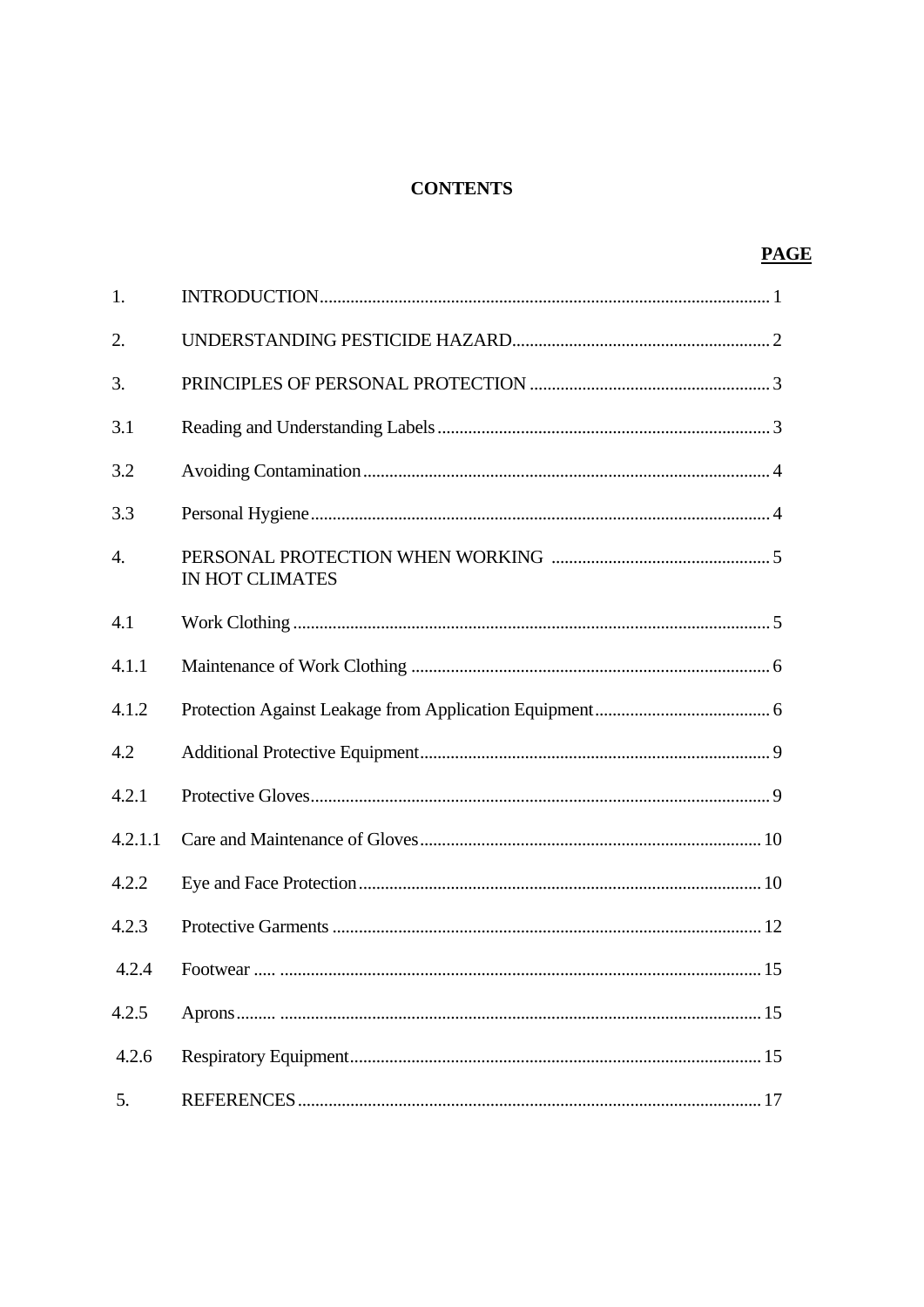# **1. INTRODUCTION**

Wherever and whenever pesticides are applied in agriculture there is the need to make sure that the applicator is able to protect himself adequately against contamination. However, he may have difficulties in hot and humid conditions because of discomfort caused by wearing protective apparel with low heat dissipation.

The problem of wearing additional protective equipment in tropical countries is well recognized and has been commented upon over the years. In 1984 the FAO Group of Experts on Pesticide Registration Requirements recommended the preparation of a FAO Guideline on protective clothing suitable for use in the tropics. The Group commented: ".... that while of benefit to all countries, such a Guideline would be particularly useful for developing countries" (1). In identifying this need it was recognized that the information on this subject was scarce and fragmentary. There is little reference in the literature specifically addressing the needs of the pesticide operator working in tropical countries (2).

In the period following the 1984 FAO Group of Experts' meeting, GIFAP, in collaboration with FAO, set up a Working Group to review and assess the available resources for pesticide operators working in hot and humid conditions and to come up with recommendations for appropriate advice on protective measures to use in these situations. The Working Group spent two years assembling and reviewing information from the technical literature, agrochemical companies, national and international organizations and protective clothing manufacturers. It surveyed materials for potential use in hot and humid conditions using criteria such as protectiveness against pesticide products, comfort, durability, cost and availability. The Working Group also undertook a field study on selected items of protective equipment in Thailand in order to assess their protectiveness and acceptability to pesticide operators working in tropical conditions (3). The outcome of the Working Group's activities are included in the advice and recommendations given in these Guidelines.

These Guidelines are aimed principally at government registration officials and agricultural officers and consultants and others in the field who may be asked by farmers for information about the safe use of pesticides in tropical conditions. They are intended to offer practical and realistic advice by taking into account sufficient protection to the pesticide user while ensuring that he is able to work comfortably and efficiently. It is not intended that they should replace or contravene existing national regulations but it is hoped that when such regulations come up for review or new regulations are introduced, that the recommendations given in these guidelines will be taken into account. The Guidelines are to be used in support of the FAO International Code of Conduct on the Distribution and Use of Pesticides.

These Guidelines complement those produced in a simpler format by GIFAP for guidance to farmers and other agricultural workers in tropical developing countries (4).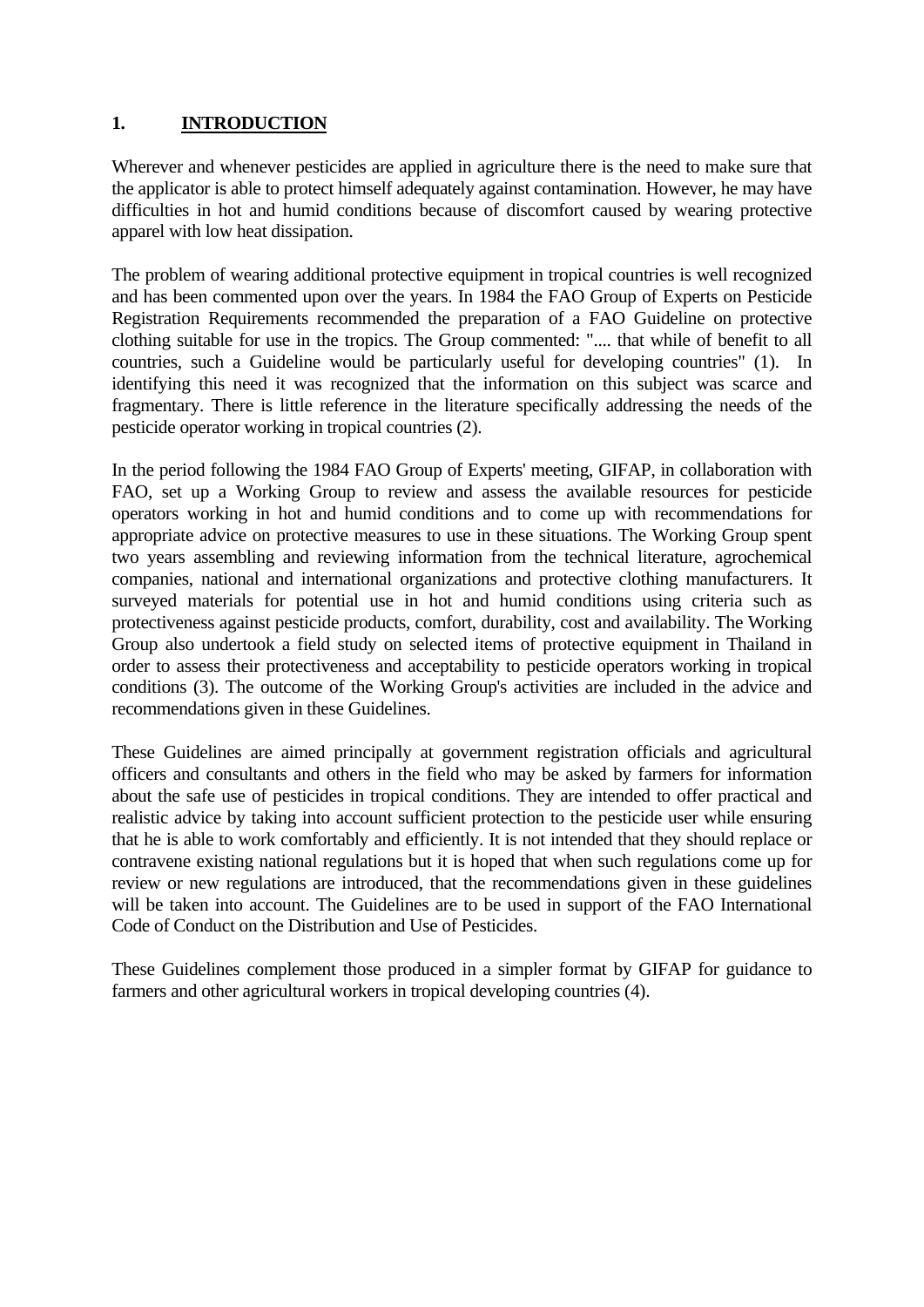#### **2. UNDERSTANDING PESTICIDE HAZARD**

Knowledge of the possible hazards arising from pesticide use and how pesticides might enter the body is a key to understanding how to take sensible precautions against such hazards. Every opportunity should be taken to educate farmers on the basic relationship between pesticide toxicity, exposure and hazard.

Pesticide use falls into two major categories, namely:

- a) handling the concentrated pesticide formulation and
- b) applying the diluted formulation.

The concentrated formulation, potentially, presents the greater hazard because the pesticide is present at its highest concentration in this form. All pesticide formulations must be handled carefully but some will have to be used with greater care because of their high toxicity. Pesticide formulations not requiring the use of additional protective clothing should be used where practical. The toxicity of pesticide formulations is classified in many countries and also internationally by the Recommended Classification of Pesticides by Hazard (5). As explained later, information on the toxicity class should be present on labels to give guidance to the user.

The diluted formulations which are sprayed onto crops have a lower, often much lower, toxicity because the initial formulation will have been diluted many times. Even so there is the need to avoid contamination or to minimise it to the lowest practical level.

Not all pesticide products and uses fall neatly into the above categories, e.g. ULV application or granular application, and safety precautions may have to be modified accordingly. However, the basic precautions described in the next Section apply to all situations.

Of equal importance is the knowledge of how pesticides might enter the human body during use. It is universally recognised that the most likely route of exposure for pesticide operators is via the skin. This is because pesticide products can splash or spill onto exposed skin during pouring and mixing concentrated pesticide formulations and during application when spray or dust can contaminate exposed skin or clothing. Therefore the most important safety measures aim to avoid or minimise skin contamination as far as possible and, if this occurs, to ensure efficient decontamination.

Apart from specific instances an inhalation hazard, i.e. intake into the lungs via nose or mouth, is not usually a significant feature of pesticide exposure. Exposure studies have shown that during conventional application of pesticides, the amount of contamination from inhalation is a tiny fraction of that from skin exposure (6,7,8). This is because most pesticides are not sufficiently volatile, or because the particle sizes generated during conventional application of sprays or dusts are too large to be inhaled into the lungs. Where the method of application does produce a significant number of particles capable of being inhaled into the lungs, e.g. mist blowing, or where the pesticide formulation is volatile, then respiratory protection would be required.

Oral contamination is not a significant factor during normal pesticide uses. If there is a problem, then this usually occurs outside normal agricultural practice and is due to accidental or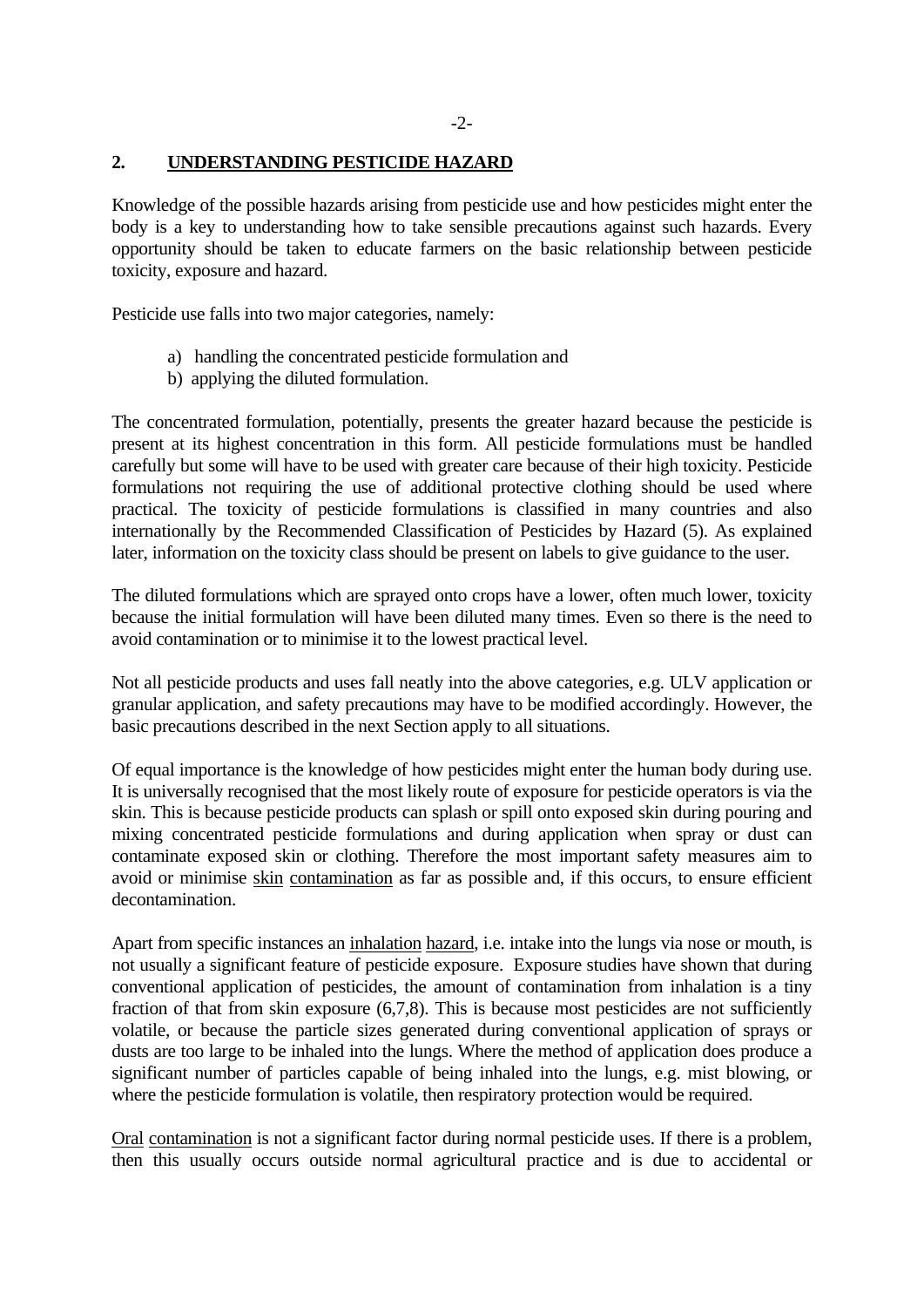intentional ingestion of products or contaminated foodstuff. In the field, the pesticide operator can take simple precautions to avoid ingestion of the products he is using.

Although these Guidelines outline measures for the personal protection of pesticide operators against all forms of exposure, the main emphasis has been placed upon avoidance of skin contamination since this is the most likely route of exposure.

# **3. PRINCIPLES OF PERSONAL PROTECTION**

There are certain measures which should always be undertaken by pesticide operators to help protect against contamination during the handling and application of pesticides. These measures are as applicable in tropical conditions as elsewhere and should always be followed.

## **3.1 Reading and Understanding Labels**

The first principle is to always read and follow the label recommendations on the pesticide container. Containers come in various sizes, shapes and materials (9). The small-scale farmer in tropical countries will most often handle smaller containers of 1 litre capacity or less. Label sizes are consequently smaller and the print may be more difficult to read. In many cases however additional leaflets may be attached to the container which has more detailed label information. If the label information cannot be read or understood for any reason, then the operator should find someone who can explain the instructions to him.

Apart from the written instructions, the operator should also look for pictorial information on the label which will indicate the degree of hazard presented by the pesticide formulation. Many countries follow international recommendations to use a colour band coding system to indicate the toxicity class of the formulation.

Similarly warning symbols, such as skull and crossbones, St Andrew's Cross, give information on the type of chemical hazard.

Pictograms on labels are a pictorial form of explaining safety precautions and are of use for emphasising these to semi-literate or illiterate people.

More detail on the content and layout of label recommendations is contained in the FAO Guidelines on Good Labelling Practice for Pesticides (10) and the addendum, Pictograms for Pesticide Labels.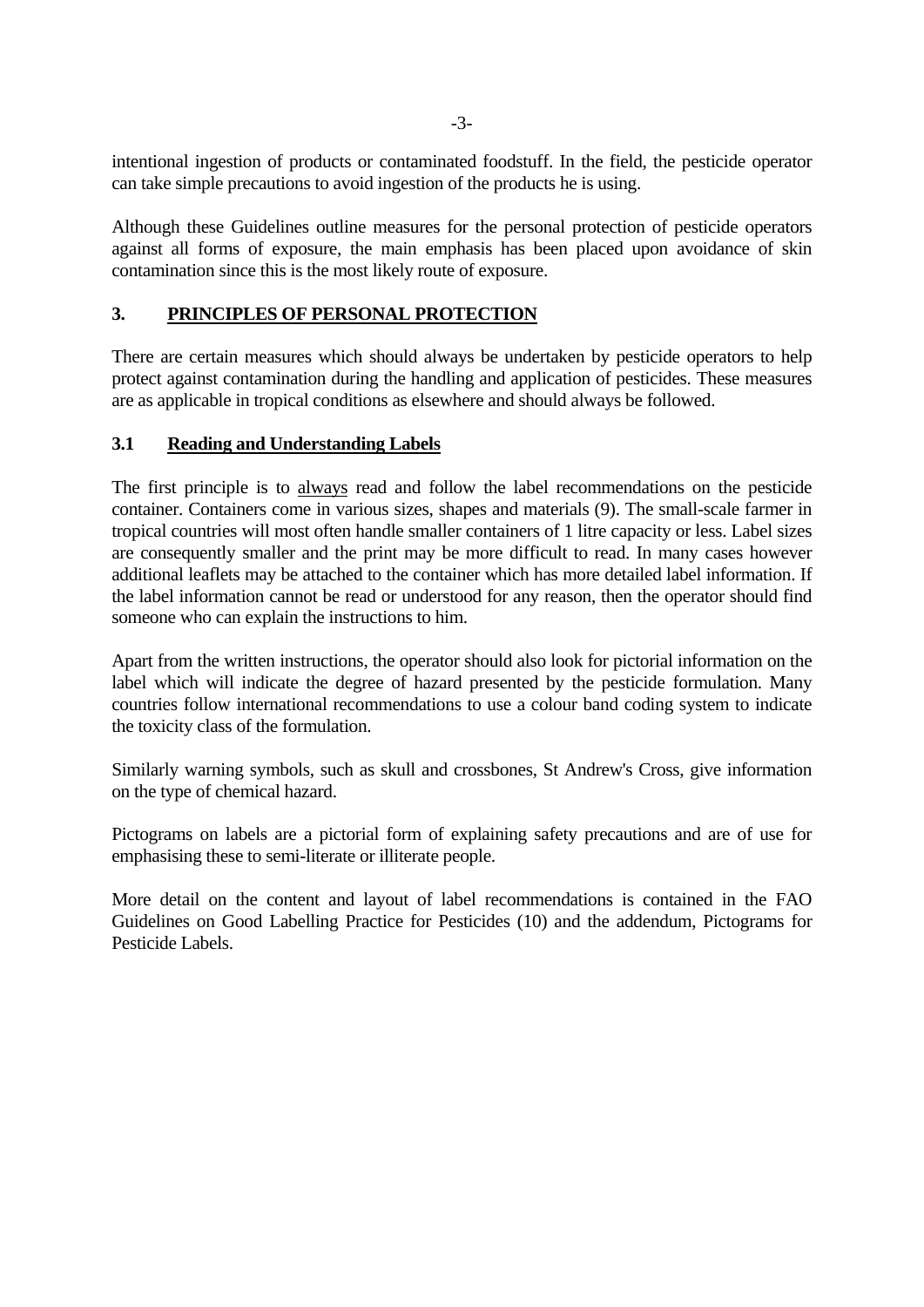# **3.2 Avoiding Contamination**

If direct exposure of the skin, nose, mouth or eyes can be avoided or minimised when working with pesticide products, then this greatly reduces the chances of personal contamination.

When pouring and mixing the concentrated product, every effort should be made to avoid splashing or spilling onto skin or clothing. If any product falls on the skin, or into the eyes, then this should be washed off as soon as possible. Heavily contaminated clothing must be removed and washed with detergent and water.

The likelihood of contamination can be greatly reduced by using suitable equipment for measuring out and transferring the product. In particular the hands must never be used as scoops nor should the hands or arms be used to stir liquids.

The most appropriate application technique should be selected to control the pest problem. It is very important that the application equipment is in a good state of repair and that it is properly maintained and calibrated. Leaking knapsack sprayers, for example, are a source of contamination of clothing and skin (11). If spray nozzles become clogged then they should be cleaned out with water or a soft probe such as a grass stem. They should not be cleared by blowing through with the mouth.

When spraying the diluted product the applicator should always work upwind of the spray to avoid coming into contact with it. He should also avoid contact with freshly sprayed foliage as far as possible.

# **3.3 Personal Hygiene**

Another basic principle of personal protection is good hygiene when working with pesticides. This is to ensure that if any contamination occurs then it is removed in good time. In addition personal habits will help avoid direct contamination in itself.

Operators should not eat, drink or smoke during work and should not touch their face or other bare skin with soiled hands or gloves. They should always wash their hands and face after handling pesticides and before eating, drinking, smoking or going to the toilet. When they have finished work for the day they should then wash themselves thoroughly.

Their work clothes should also be washed after work, separately from other clothing, and then dried. More detailed advice on care and maintenance of work clothing and protective equipment is given in Section 4.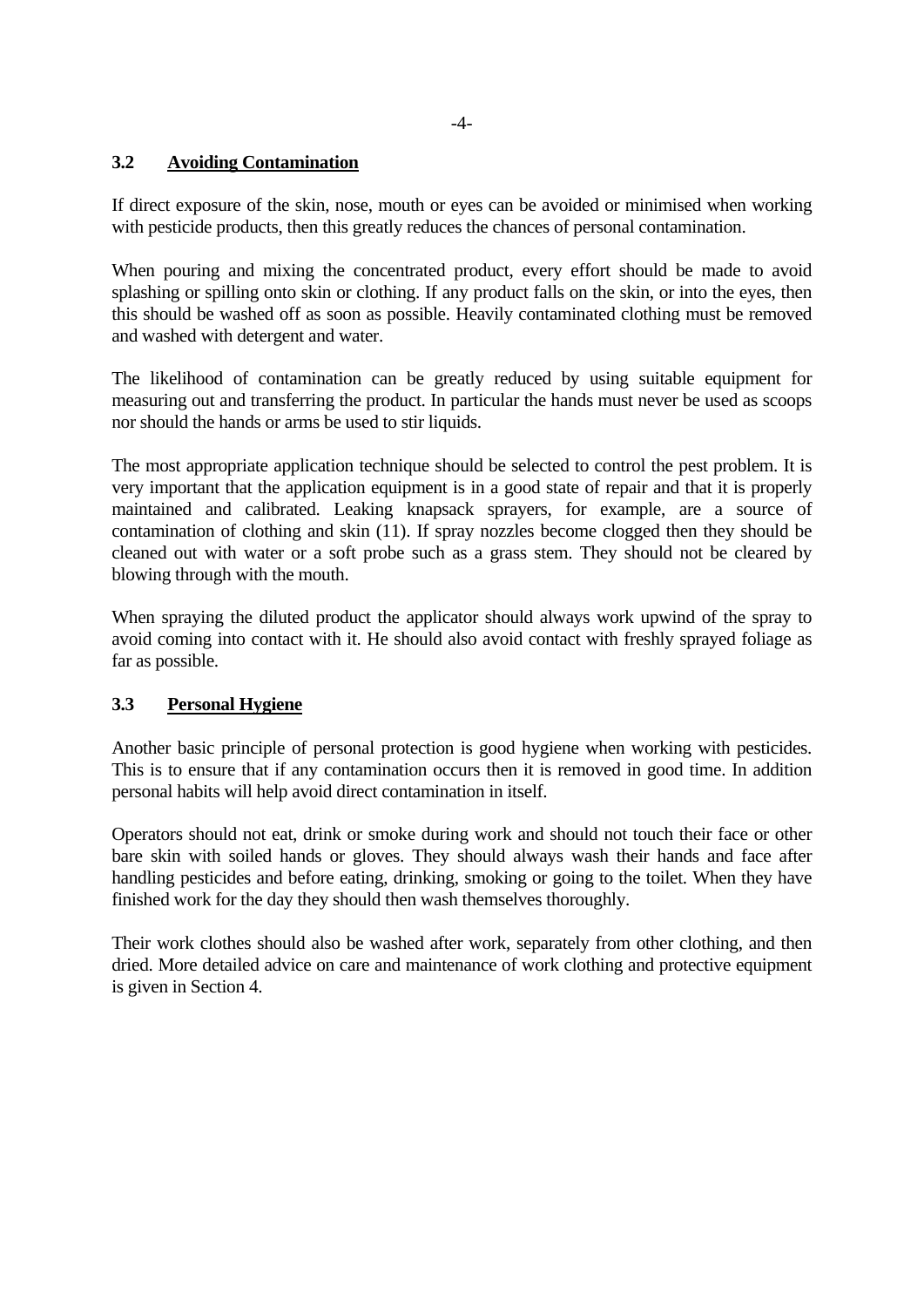#### **4. PERSONAL PROTECTION WHEN WORKING IN HOT CLIMATES**

The previous Section dealt with the fundamentals of personal protection of pesticide operators under all field conditions and climates. This Section is devoted to additional advice and information for those operators working under hot and humid conditions in tropical countries.

In particular this Section deals with the selection, care and maintenance of work clothing and protective equipment as well as general advice when working in these conditions. This is because the wearing of additional protective clothing and other equipment may cause severe discomfort and even physical distress due to heat stress if they are made of inappropriate materials. Alternatively, because of the discomfort, operators may dispense with protective apparel and become subject to greater exposure and possible contamination.

There are certain measures which can help reduce this problem, namely:

- a) where possible using a pesticide formulation which does not require the wearing of additional items of protective clothing;
- b) applying the pesticide in the cooler hours of the day when it is more comfortable to wear protective equipment.

However these measures serve to mitigate the problem and not to overcome it. With better advice on the selection and use of protective equipment it is possible for pesticide operators to work in comparative comfort while ensuring sufficient protection for themselves.

It must be stressed that the use of protective equipment does not obviate any of the measures outlined so far in this Guideline. All the basic principles of personal protection must be applied whether or not additional items of protective equipment are worn.

# **4.1 Work Clothing**

In terms of additional protection for the body, work clothing must be considered as the first line of defence. Some thought should therefore be given to the amount and type of clothing worn for pesticide use. In this context work clothing is defined as clothing which can be normally obtained and worn by the operator in his place of domicile. It does not include the additional items of protective equipment that he may be required to wear due to label recommendations. Advice and information on these additional items are covered in Section 4.2.

Work clothing must be comfortable but also give sufficient protection to do the job safely. The minimum requirement for all types of pesticide operations is lightweight clothing covering most of the body. In practice this includes a long-sleeve upper garment, a garment covering the lower body including the legs, footwear (boots or shoes) and, if spraying high crops, a hat (Figure 1).

Most work clothing is made of cotton or cotton in combination with another material. It is recommended that the material should be as thick or as heavy as can be worn with comfort during work. It is known that the thicker or heavier the material the better it protects against pesticide penetration. This is important advice to give to farmers since the more the skin is protected the smaller the amount of pesticide that can get to the body.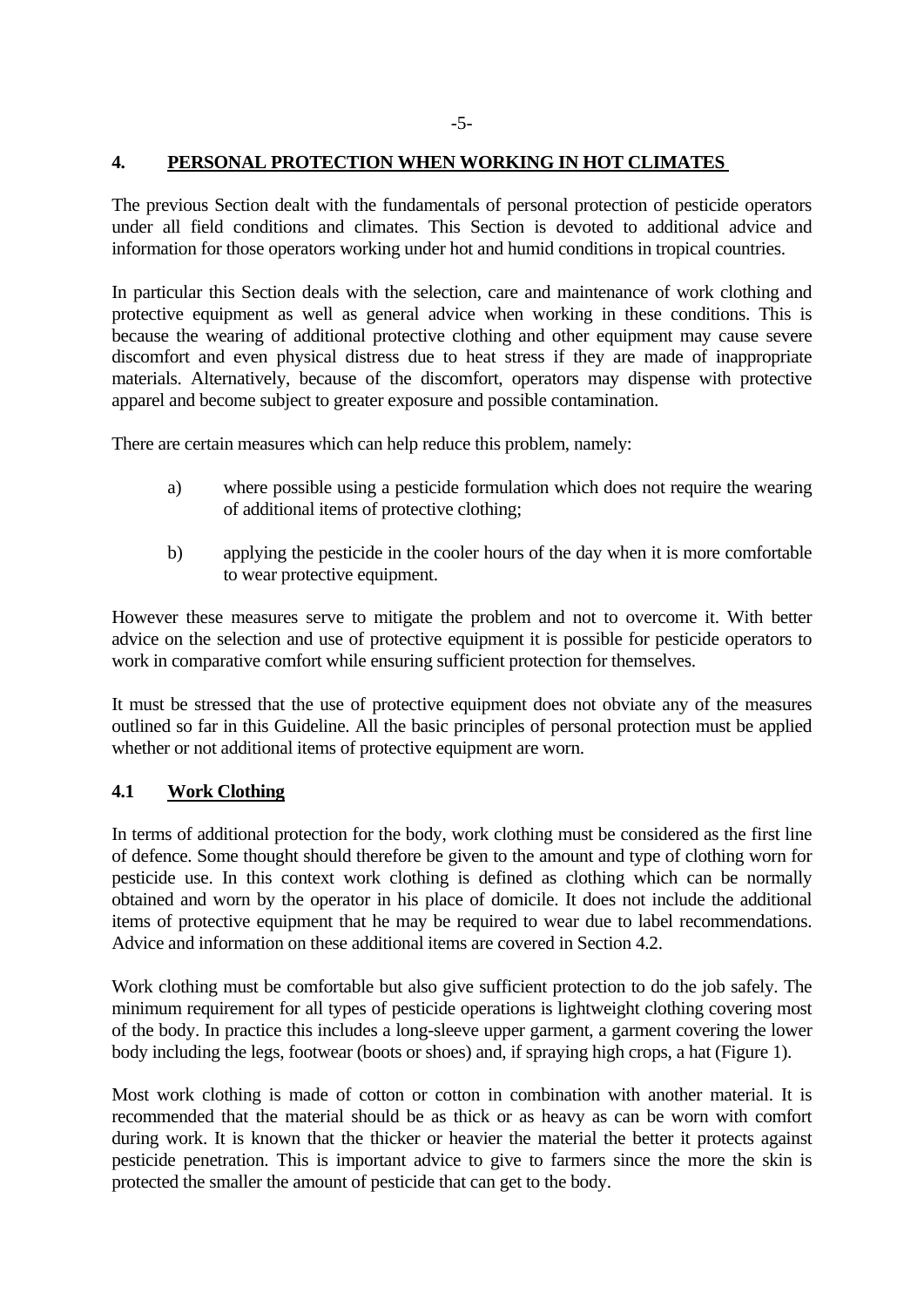It will be evident from the foregoing that shorts and shortsleeved shirts favoured by agricultural workers in many tropical countries are not considered to provide adequate protection during pesticide use. In contrast, national dress worn by workers in some countries affords adequate protection since it covers most parts of the body and is composed of voluminous or relatively heavy material (Figure 2).

# **4.1.1 Maintenance of Work Clothing**

The above advice assumes that work clothing will be adequately maintained and cleaned. If clothing is allowed to become badly worn or torn then this allows pesticides to penetrate more easily and counters any benefit of wearing the clothes. Work clothing should therefore be kept in a good state of repair with any significant tears or worn patches being mended. As clothing becomes worn and thin it should be replaced by new garments. Footwear must be inspected regularly and be repaired or replaced accordingly.

Work clothing, including footwear, must be washed after each day's use with soap or other detergent if available. It must be washed separately from other clothing and kept in a separate place.

#### **4.1.2 Protection Against Leakage From Application Equipment**

One source of contamination for which some additional protection may be required is from leaks from defective application equipment, such as hand sprayers. Although the first priority is to keep this equipment in good order it is known that this is not always attainable in tropical developing countries.

If leaks do occur, that cannot be repaired immediately, then there are simple measures which can be taken to prevent the spray liquid contaminating work clothing and skin. These include placing plastic sheeting or bags over the upper and/or lower body areas where leakage may occur (Figure 3).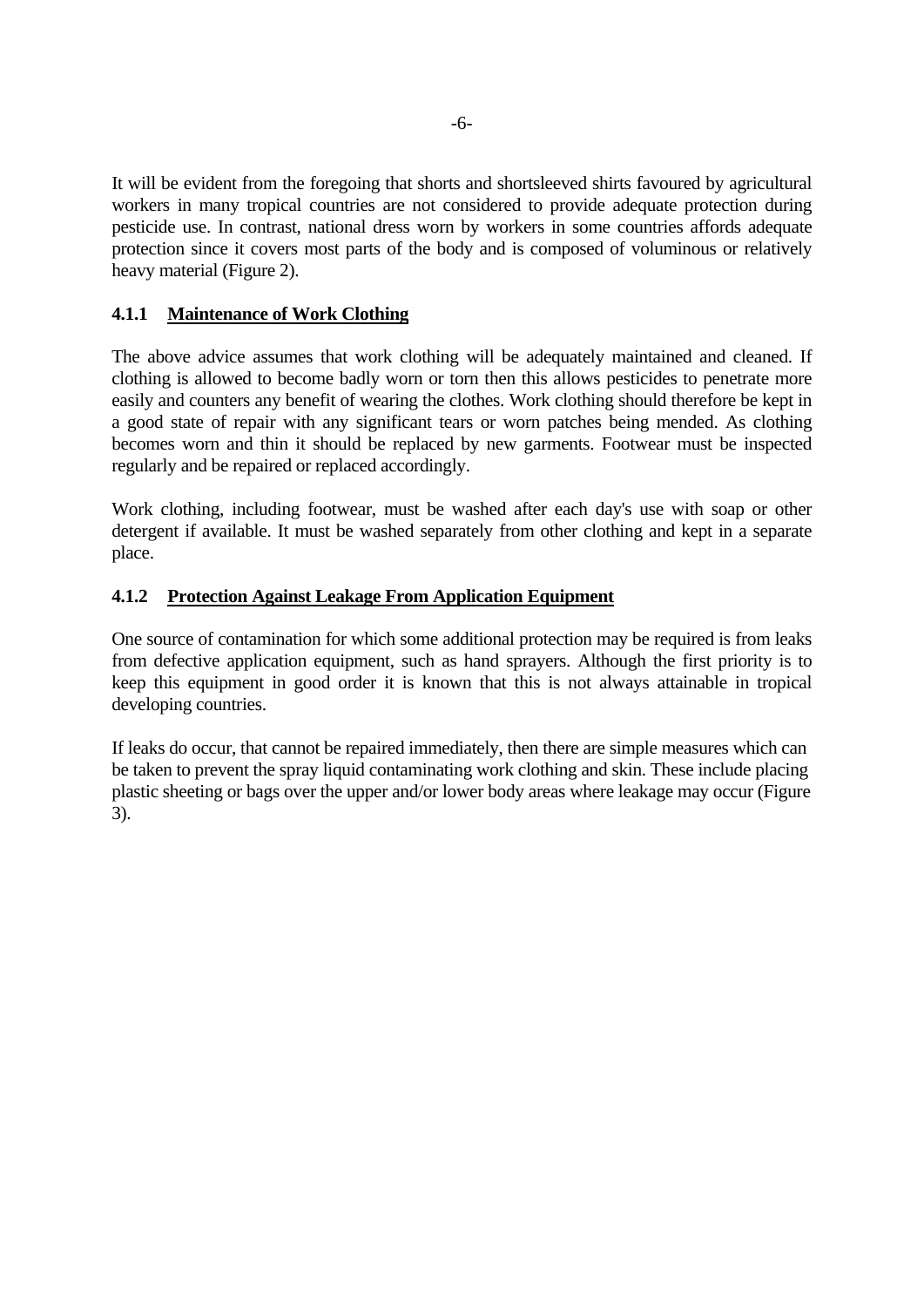

FIGURE 1

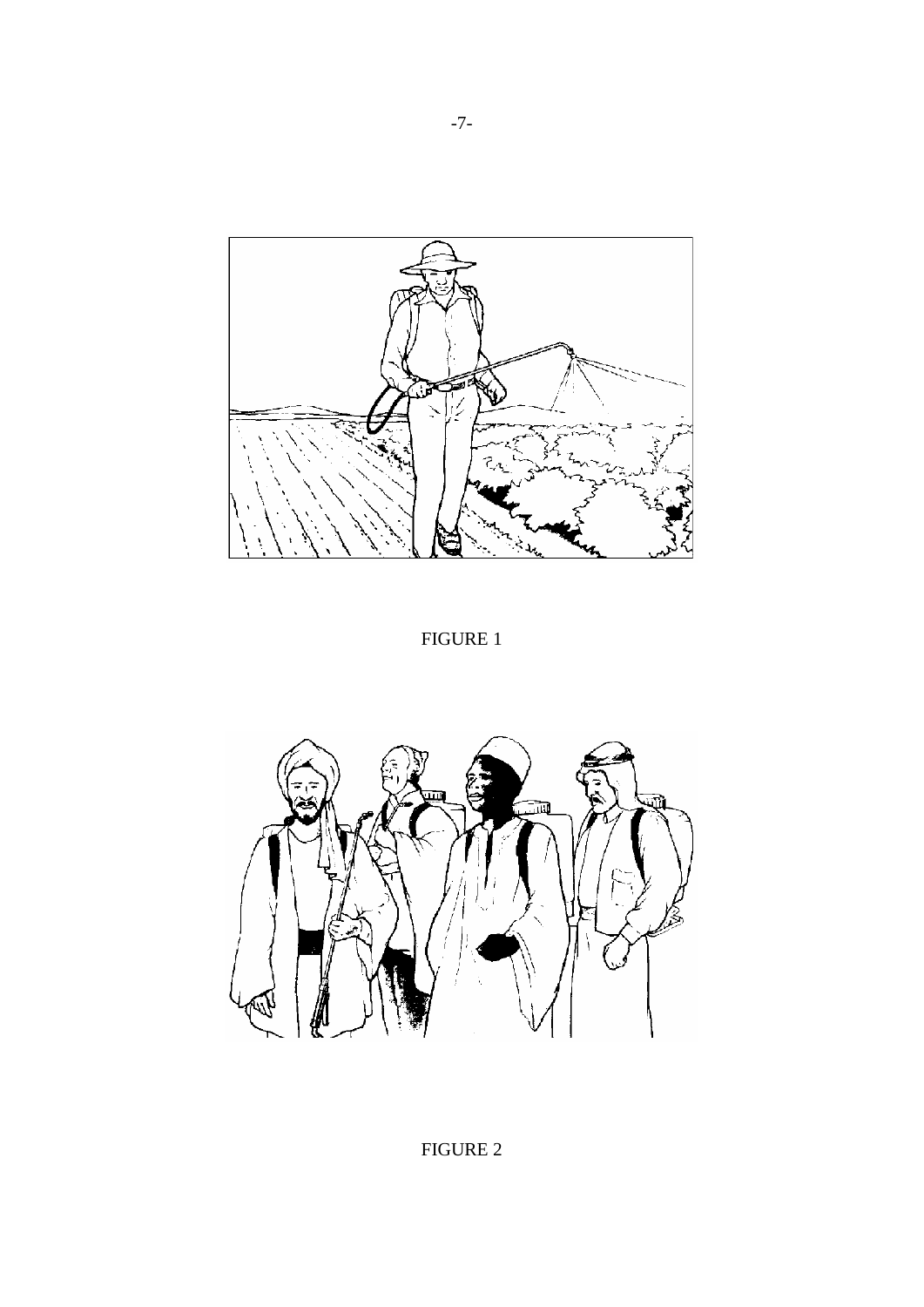

FIGURE 3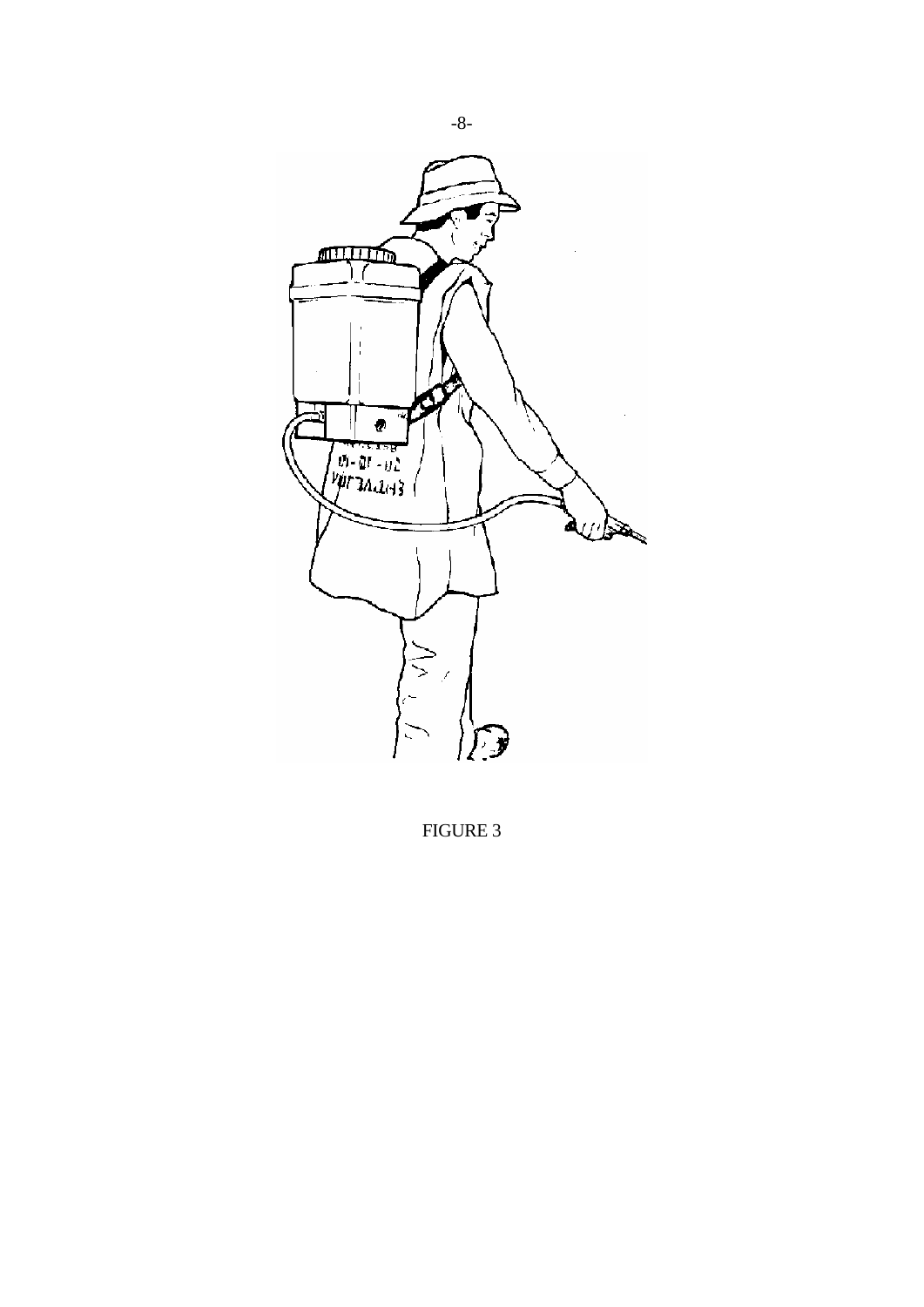Preferably, a properly designed garment made of suitable protective material should be worn over the areas of the body likely to be exposed. The materials and designs for such protective garments are described under the next Section on additional protective equipment.

# **4.2 Additional Protective Equipment**

Work clothing, as described above, will help protect the operator when he is working with pesticides. Choice of appropriate material such as cotton will enable him to work comfortably and efficiently which also helps to assure safe working practices.

There will be times when additional protective equipment is required. The most common requirement is for gloves and eye protection when pouring, mixing and loading pesticide formulations.

In other circumstances other protective equipment may be required for protection from inhalation of vapour, fine dust or spray, protection against especially hazardous products, specialised application methods or applications in tall dense crops. Protective equipment for these purposes may include aprons, boots, face masks, protective garments or hats.

It should be emphasised that this protective clothing must only be used during handling and application of pesticides and should not be worn on other occasions or for other purposes.

The following Sections contain advice and information on these protective items in the context of their use in hot and humid climates.

#### **4.2.1 Protective Gloves**

When pouring, mixing or loading pesticide formulations the wearing of protective gloves is advised (Figure 4). Since this operation usually occurs over short periods of time this precaution can be taken in hot and humid conditions as easily as in other conditions. Studies have shown that although wearing protective gloves may be uncomfortable for operators this did not prevent them wearing them nor were there any adverse consequences from doing so.

Protective gloves are available in a variety of materials and designs. Gloves made of materials such as nitrile rubber, neoprene, PVC and butyl rubber offer good protection to a range of pesticide products and are particularly appropriate for those containing organic solvents. However, neoprene and butyl rubber gloves are likely to be more expensive than those made of nitrile rubber or PVC.

Gloves made of natural rubber offer protection against liquid products which are dissolved or suspended in water, for example, suspension concentrates. They also protect against solid products such as granules or dusts. Rubber gloves do not provide sufficient protection against liquid products containing other solvents, for example, emulsifiable concentrates.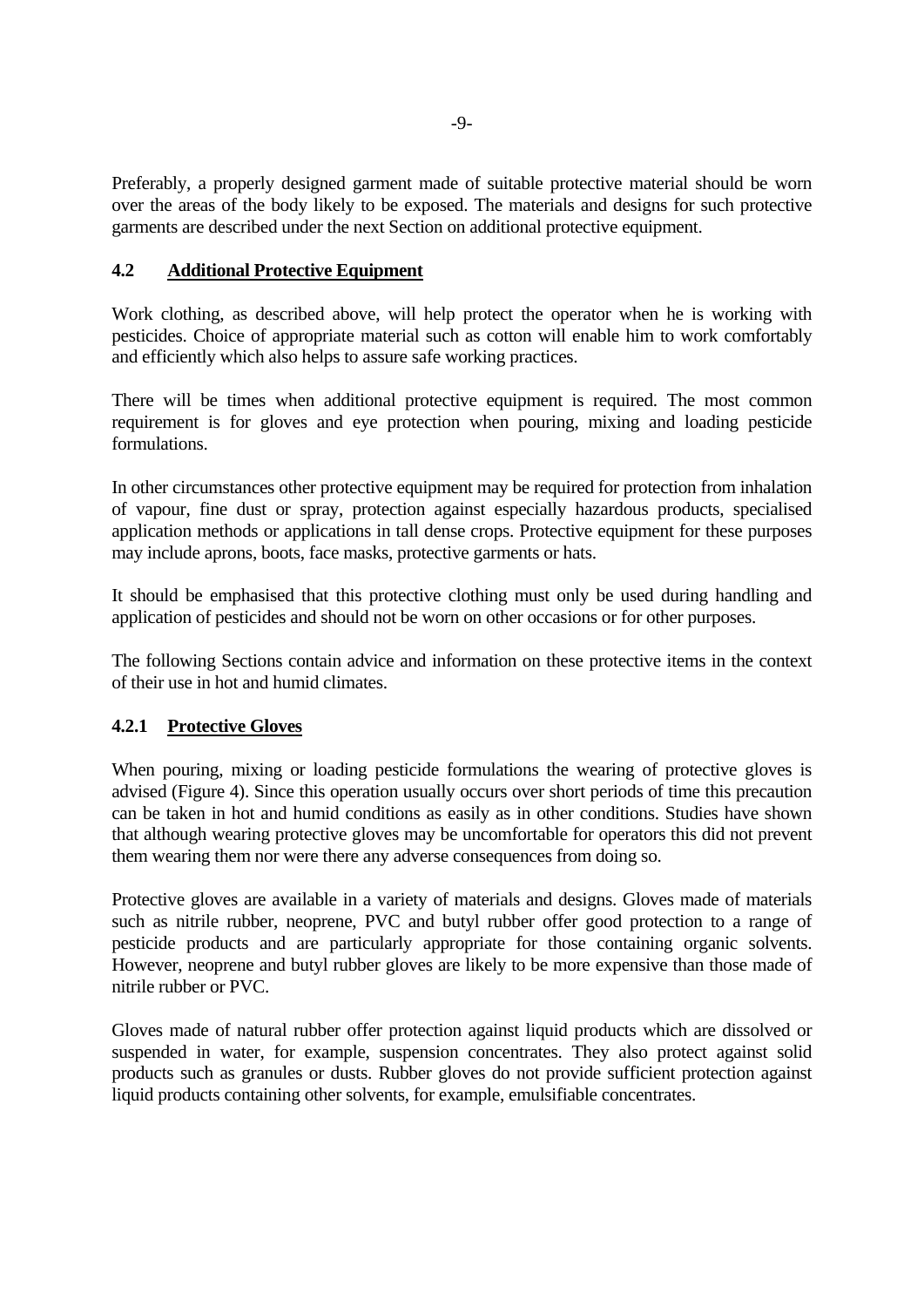Gloves should be selected that fit the hands comfortably and that are flexible enough to grip pesticide containers and other equipment firmly. They must be long enough to at least cover the wrists and preferably the forearm. Gloves with lining inside are generally not recommended for handling pesticides.

For temporary protection against aqueous based or solid products, disposable gloves made of polyethylene, or, if nothing else is available, plastic bags covering the hands, can provide sufficient protection. These must be worn for one mix and load operation only and then disposed of safely.

# **4.2.1.1 Care and maintenance of gloves**

As with all protective equipment, gloves do not necessarily reduce pesticide contamination unless they are used and maintained properly. Gloves should be examined carefully before use for any signs of wear or tear, particularly in the areas between the fingers. If there is any doubt about their protectiveness, they should be replaced.

It must be emphasised that the face or any other exposed parts of the body should not be touched when wearing the gloves.

When pesticide use is finished the gloves must be rinsed with water before they are removed from the hands. At the end of each day's use, gloves must be washed inside as well as outside and dried before they are used again.

# **4.2.2 Eye and Face Protection**

A simple face shield made from clear transparent material is a comfortable form of eye and face protection when mixing and loading pesticide formulations in tropical field conditions (Figure 4). It can be constructed from a visor mounted with an elasticated band so that the transparent vertical section is approximately one inch from the face. Face shields offer protection against splashes and are less likely to mist over than other forms of eye protection such as goggles.

Goggles, which are an alternative for eye protection, are more uncomfortable than face shields and may not be acceptable pesticide operators in hot and humid conditions. If eye protection is needed, and a face shield is not available, then a pair of safety glasses is an acceptable alternative.

Before use, eye protection equipment should be examined carefully for any signs of damage. If there is any doubt about its adequacy it should be replaced. During use, the equipment should be cleaned when necessary to ensure clear vision. After use, it should be washed to remove any contamination.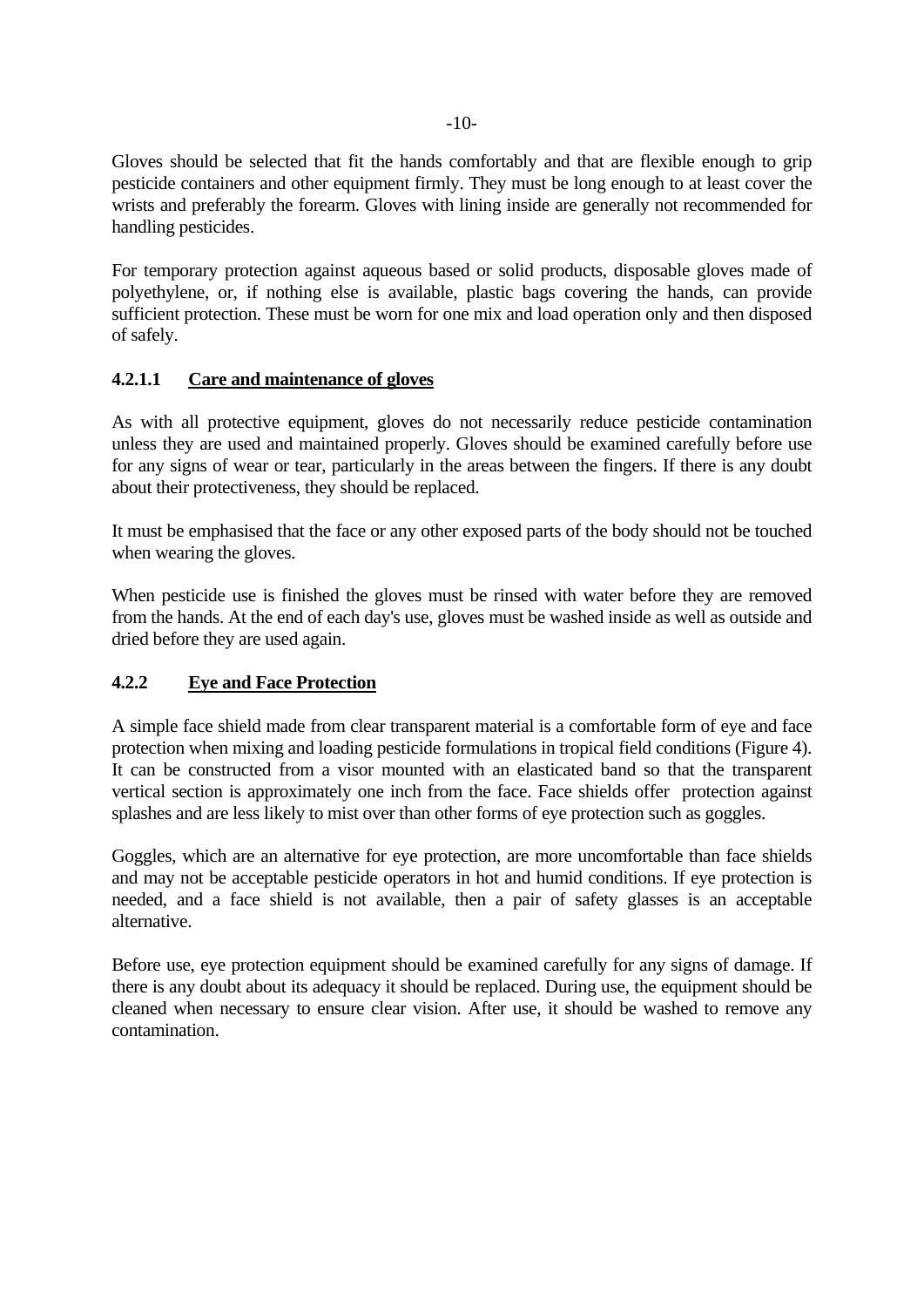

FIGURE 4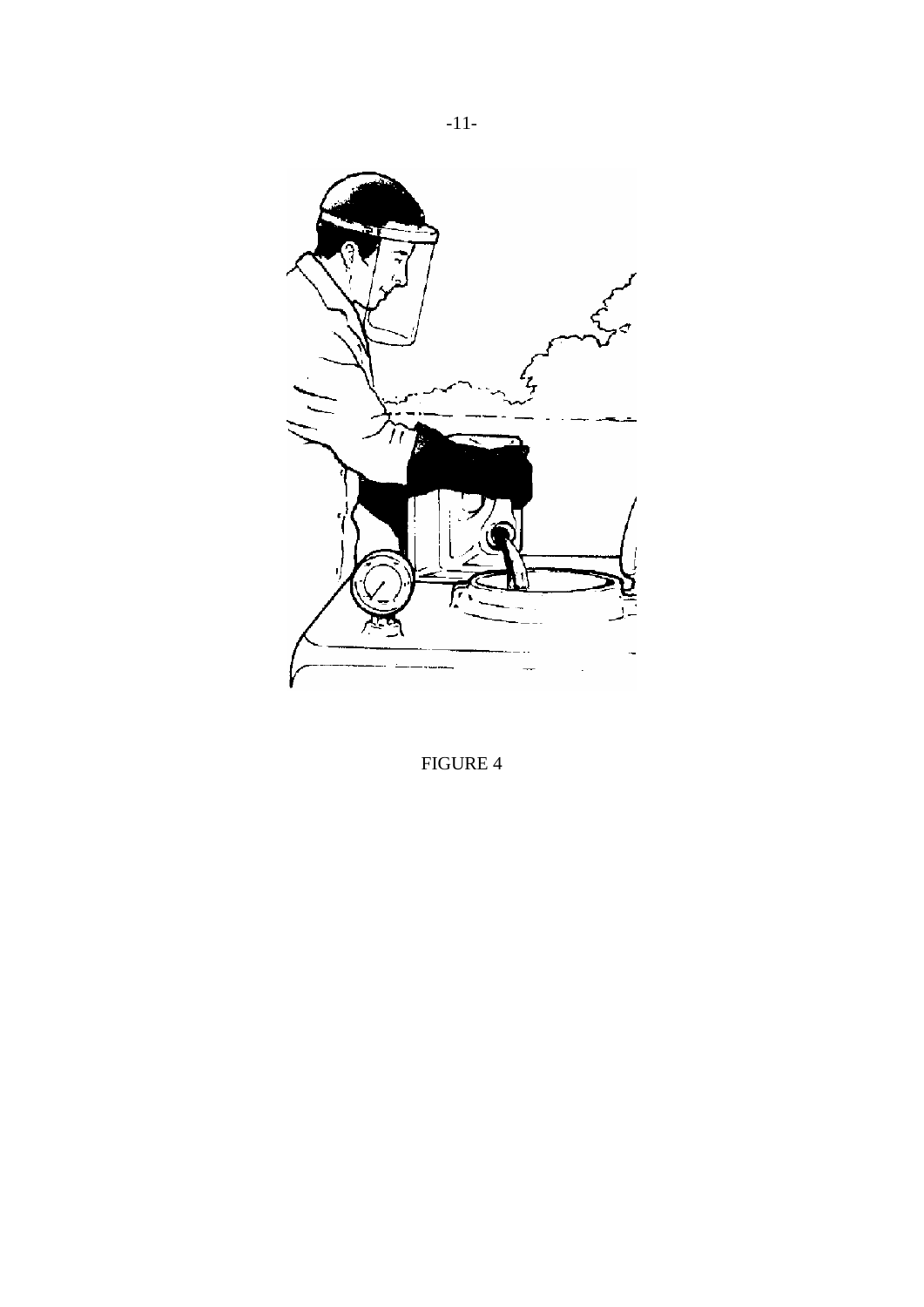A lightweight face mask covering the mouth and nose may be required when handling dust formulations (Figure 5). This will protect against oral or airway contamination caused by the deposition of dust particles in this region of the face. It has to be emphasised that such masks should be used for protection against dusts only and must be regarded as disposable items and discarded after each use.

#### **4.2.3 Protective Garments**

For many pesticide operations work clothing made of cotton or cotton/polyester material, covering most of the body, provides sufficient basic protection (Section 4.1). When more protection is required this can be provided by additional garments, for example, in the form of overalls.

In tropical conditions, cotton is one of the most comfortable materials for making up protective garments and is usually readily available in most countries. It is a durable material over long periods when worn for work.

The protection given by cotton depends upon its weight and thickness, therefore it is advisable to choose garments with the material as thick and as heavy as can be worn with reasonable comfort in the prevailing climate.

Suitable alternative materials for wearing in hot and humid conditions include those based upon non-woven polypropylene, example, 'Kleenguard' ®. This material is as comfortable as cotton in these conditions but is less durable and therefore will have to be replaced more often according to the type of work involved. For example, knapsack sprayers rubbing at the shoulders and lower back can cause chafing of this material within a few days.

Other materials available at the time of publication are not suitable for use in hot and humid climates, either because they are unacceptable to the user because of heat discomfort or because they are too expensive.

The simplest and universally available design for protective garments is provided by overalls. They should button, or be elasticated, at the wrists and neck and not have pockets or other features to cause a build up of contamination.

An alternative design is a two-piece garment with separate top and trousers (Figure 6). The top can be of a double apron design with the sides open or sewn together, and coming down to the knees. This two-piece design gives greater flexibility to the wearer because the top or the trousers can be worn separately or together over normal work clothing according to the type of pesticide operation.

Protective garments must be maintained and cleaned in the same way as work clothing as described in Section 4.1.1.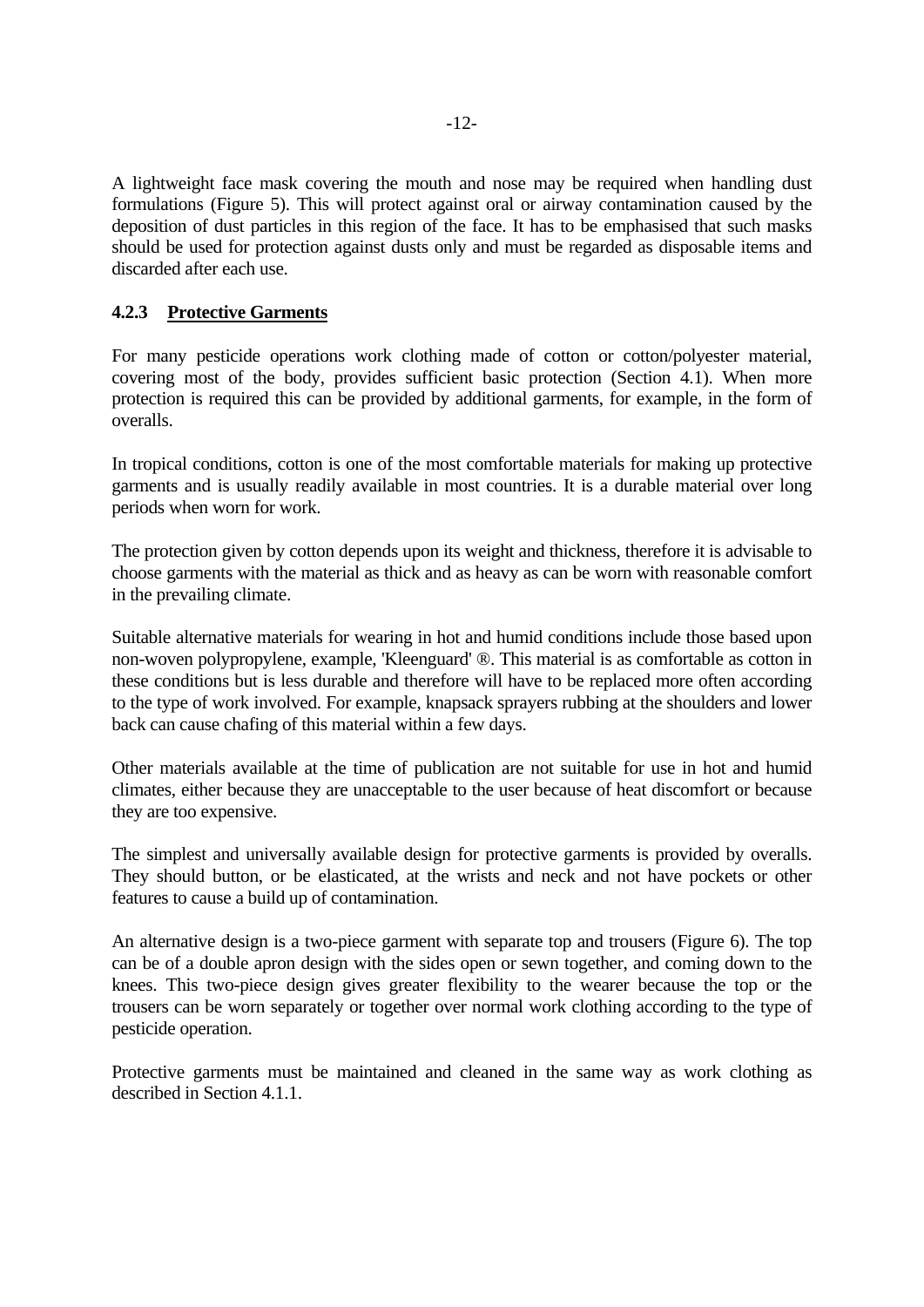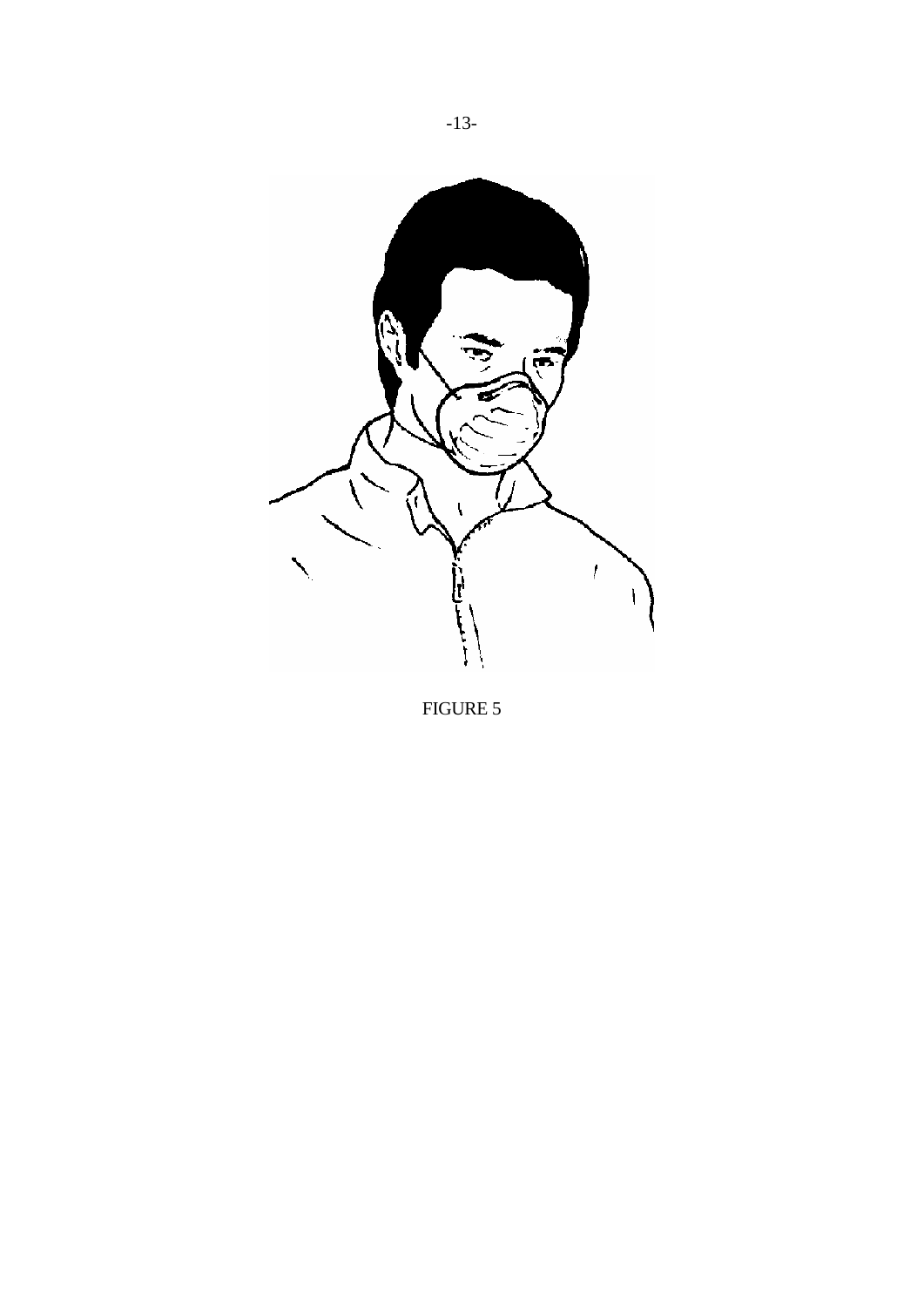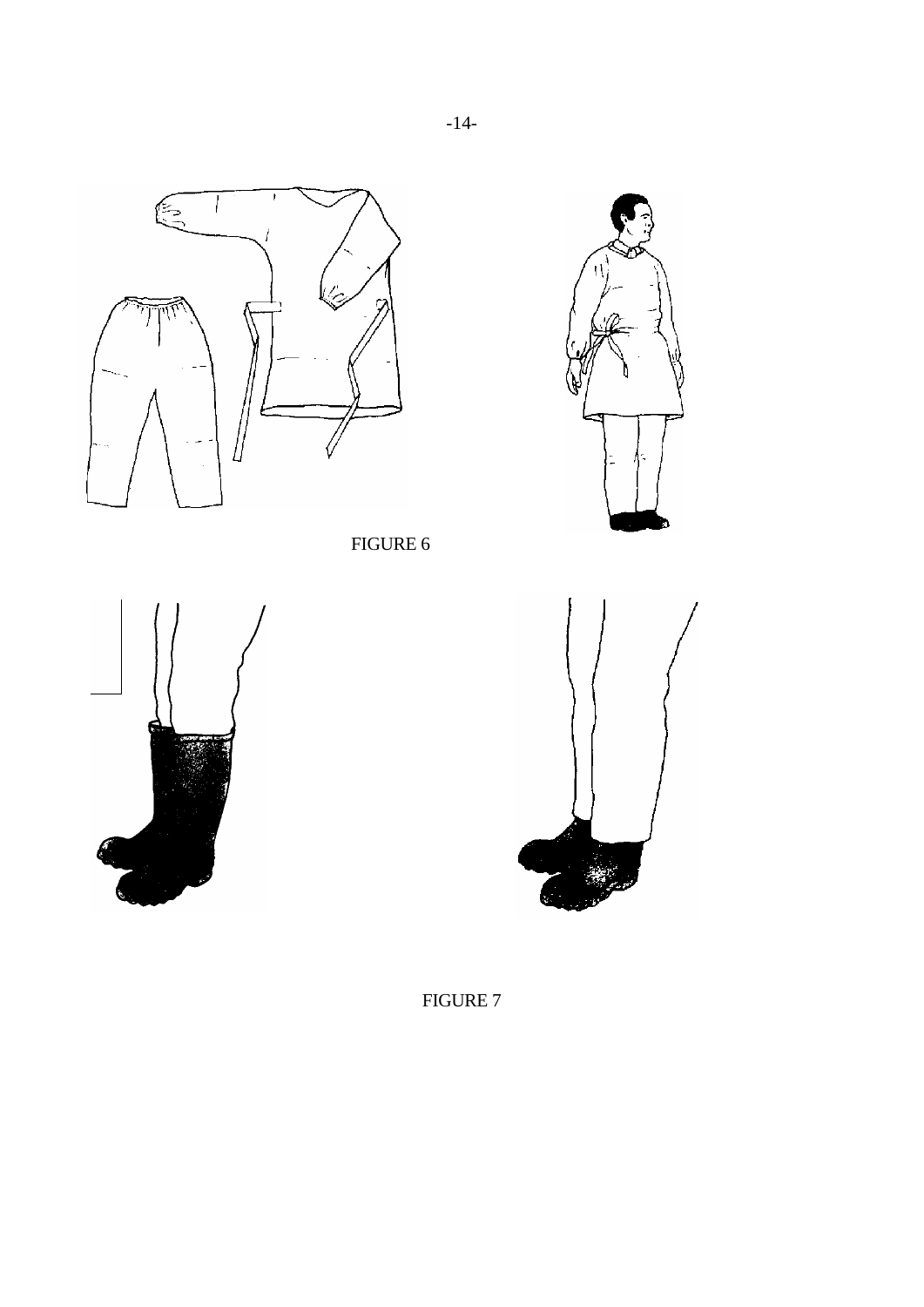# **4.2.4 Footwear**

It is recommended that footwear should be worn during pesticide operations and should be made of a material which can be easily washed and decontaminated. Leather footwear is unsuitable because it absorbs some pesticide products and cannot be decontaminated.

If boots are worn, those made of rubber give protection to a wide range of pesticide products. They should be at least calf height, unlined, with trousers worn outside so that any splashes or spills do not fall inside the boots (Figure 7). Footwear must be washed inside as well as outside at the end of each day's work and then allowed to dry. It must be inspected regularly for any sign of damage or leakage and replaced when necessary.

It is often impractical to wear boots or shoes when applying pesticides in flooded rice paddies. In this situation however, contamination from pesticides is very low due to high dilution by the paddy water. Regular washing of the exposed feet and legs with clean water is recommended to further reduce possible contamination.

# **4.2.5 Aprons**

Aprons are useful additional protective items for mixing and loading operations with concentrated pesticide formulations and for cleaning out empty pesticide containers (Figure 8). Aprons made of PVC or rubber, or disposable ones made of polyethylene materials, provide adequate additional protection for operations of this kind. To be effective, an apron should cover the front of the body up to the neck and down to the knees. As with other protective equipment it must be washed after use and inspected regularly for signs of damage.

If nothing else is available, clean plastic sheets or sacks cut to form an apron can be worn as a temporary measure and destroyed after use.

#### **4.2.6 Respiratory Equipment**

Protection against the inhalation of fumes or fine droplets and particles into the lungs is provided by full or half-face respirators. This protective equipment is required only for certain specialised operations which give rise to this type of exposure, for example, fumigation indoors. Because of the physical discomfort involved, this type of equipment can be worn for only very short periods of time in tropical conditions. However, if they are recommended for an operation then they must be worn, and they should be cleaned and maintained as directed by the manufacturer.

Further detailed information on the selection, use and maintenance of respiratory protective equipment can be obtained from the manufacturers of such equipment or from the technical literature (12).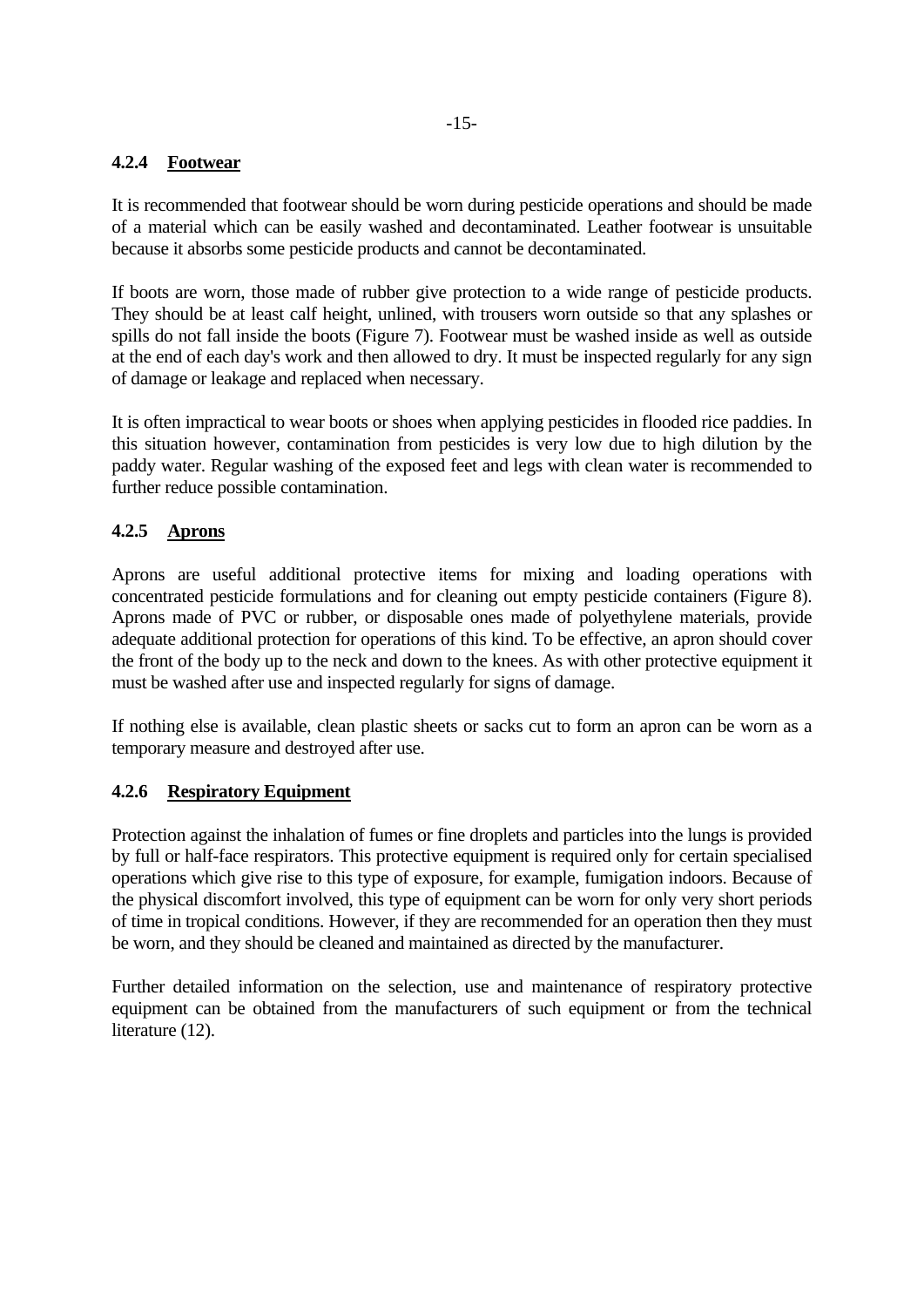

-16-